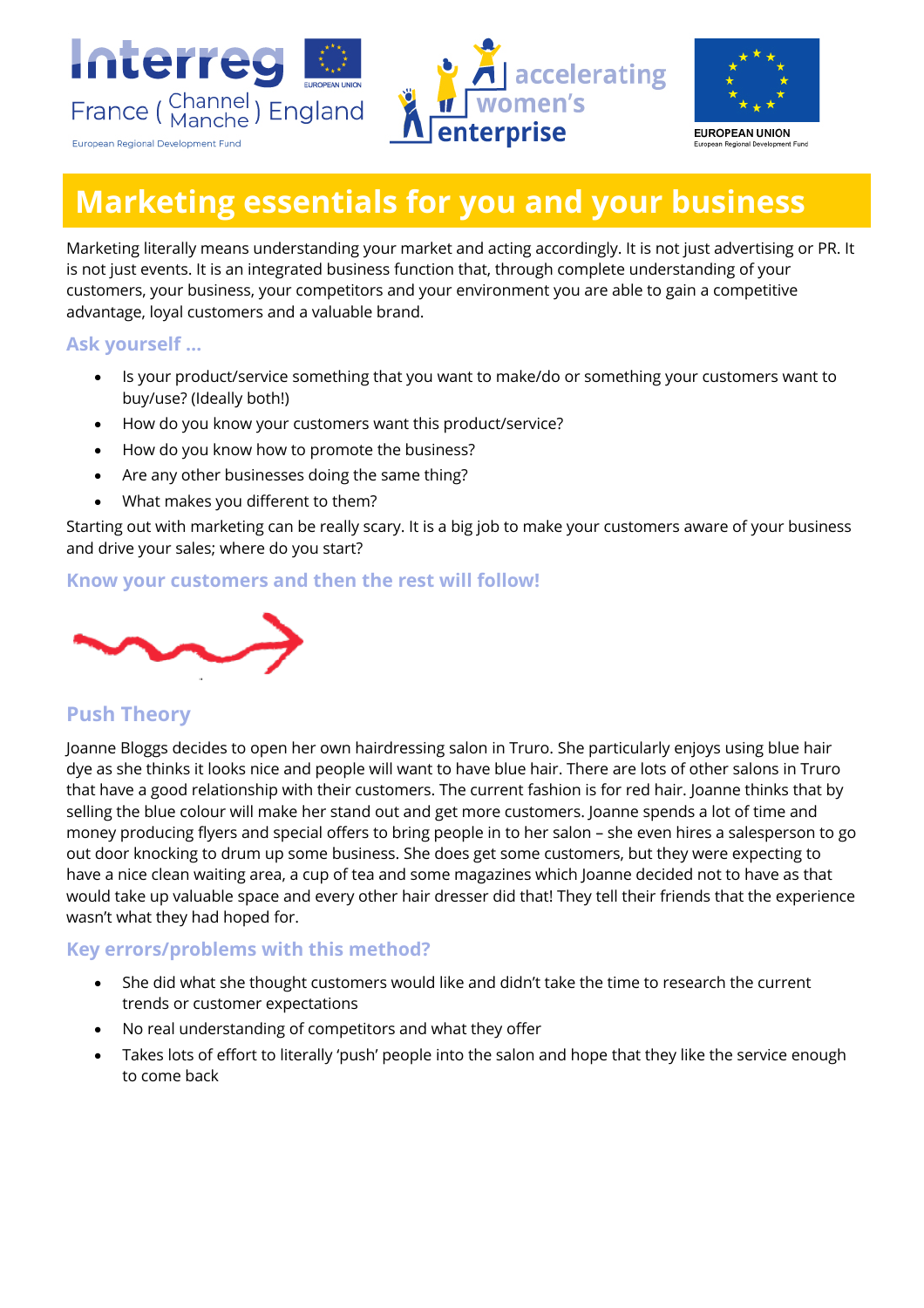Lots of people fall into this trap of pushing their business on their customers without fully understanding customers wants and what competitors already offer. This is a very old fashioned way of doing business and it wasn't until the recession of the 1980's when businesses started developing products and services in response to customer demand rather than trying to generate demand through sales teams. Generating a pull for your products/service meant that you had a captive audience who 'wanted' what you offered and it was far more cost effective. More focus was also placed on branding in terms of trust and values.

#### **Pull Theory**

Joanne Bloggs wants to open her own business. Her skills lie in hairdressing and talking to people. Having spent some time looking around her local town, she has noticed that there are lots of hairdressers already and many of them have great relationships with their customers. She understood that she would need to offer something different to make customers come to her, but what did they want? She starting asking local people what they thought was missing from Truro in terms of hairdressers, and almost all said that they had trouble finding a salon that specialised in wedding hair. She starting talking to the other salons in the town and most of them agreed to refer customers to her if they wanted wedding hair done so Joanne set about designing her business. She attended some wedding shows with a questionnaire and asked the brides to be what they wanted from their wedding hairdresser. Having noted it all down, she set about opening the business that her customers wanted.



On average a customer will tell 3 people if they like a service and 10 if they don't. Bad news travels fast so a bad experience can really damage your business's reputation. Customer expectation has never been so high that means understanding your customers has never been more important!

Do you feel you know what your customers want? ,

Do you feel that your business delivers that?

Have you researched;

How much customers are prepared to pay for your product/service?

What sort of marketing communications your customers will best respond to?

What level of service your customers would like? (free cuppa or a certain type of after sales care?)

What your competitors offer?



**If you know your customers well — you have a better chance of getting it right.**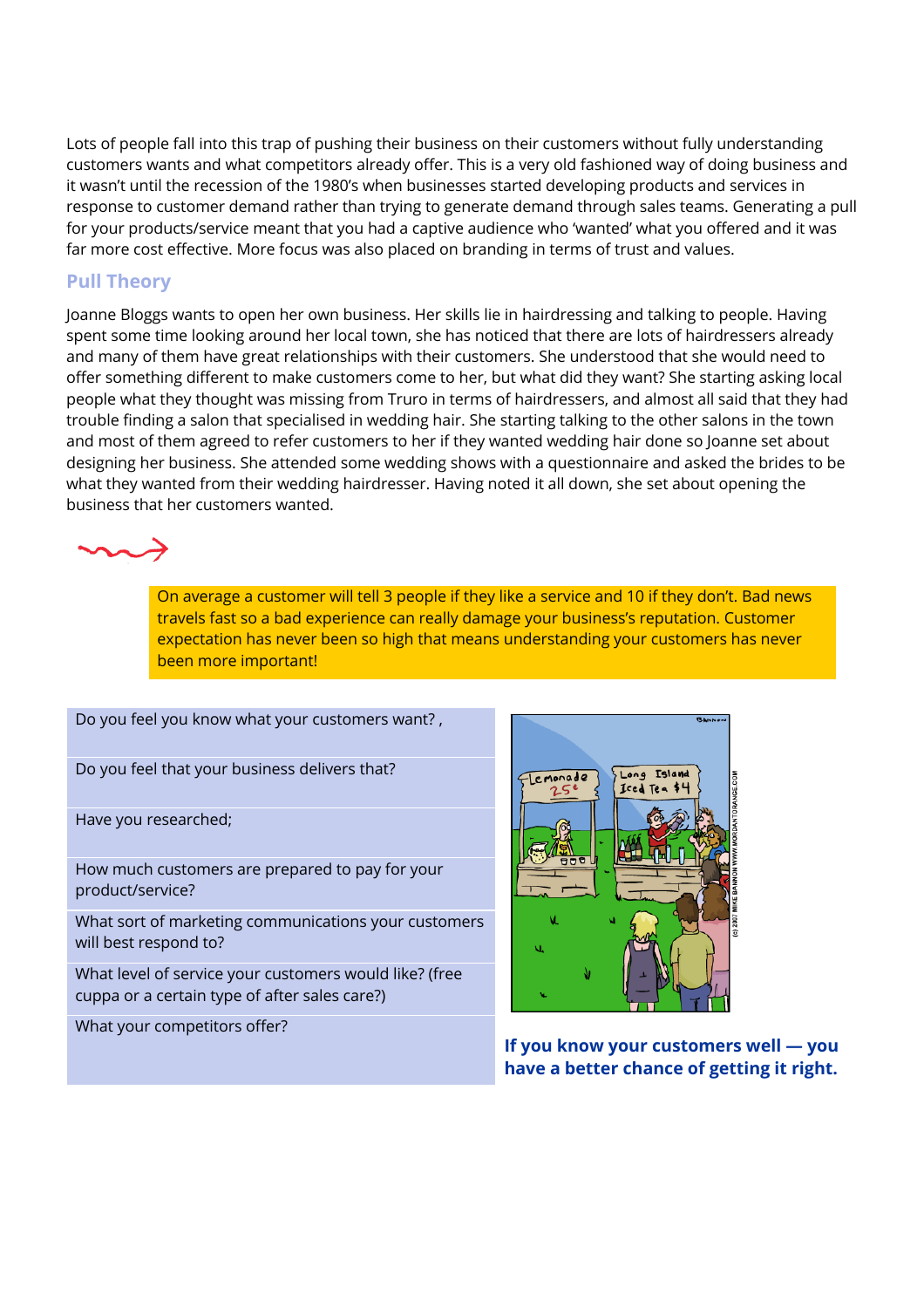# **Marketing and the 7 P's**

Marketers use the following as a tool for brainstorming and a prompt for designing their marketing strategies. When you come to write your strategy, strengths and opportunities are used to overcome weaknesses where possible, and threats are to be mitigated wherever possible through careful planning and the building of a strong brand.

#### **1. Product:**

What is it that you are marketing to customers?

| <b>Product strengths:</b>     | What does your product do well (ideally better than competitors)?                         |
|-------------------------------|-------------------------------------------------------------------------------------------|
| <b>Product weaknesses:</b>    | What does your product not do that other products may?                                    |
| <b>Product opportunities:</b> | What opportunities are there for growth, expansion and<br>development?                    |
| <b>Product threats:</b>       | What is happening in the big wide world that could affect the success<br>of this product? |

#### **2. Place:**

Where are you selling your product or service?

| <b>Place strengths:</b>     | What is good about that (ideally better than competitors)?      |
|-----------------------------|-----------------------------------------------------------------|
| <b>Place weaknesses:</b>    | What could be better?                                           |
| <b>Place opportunities:</b> | What opportunities are there to improve??                       |
| <b>Place threats:</b>       | What is happening in the big wide world that could affect this? |

#### **3. Price:**

How much does your product/service cost? What profit are you making? What is your marketing budget? Do you have any debt? Is your cash flow realistic?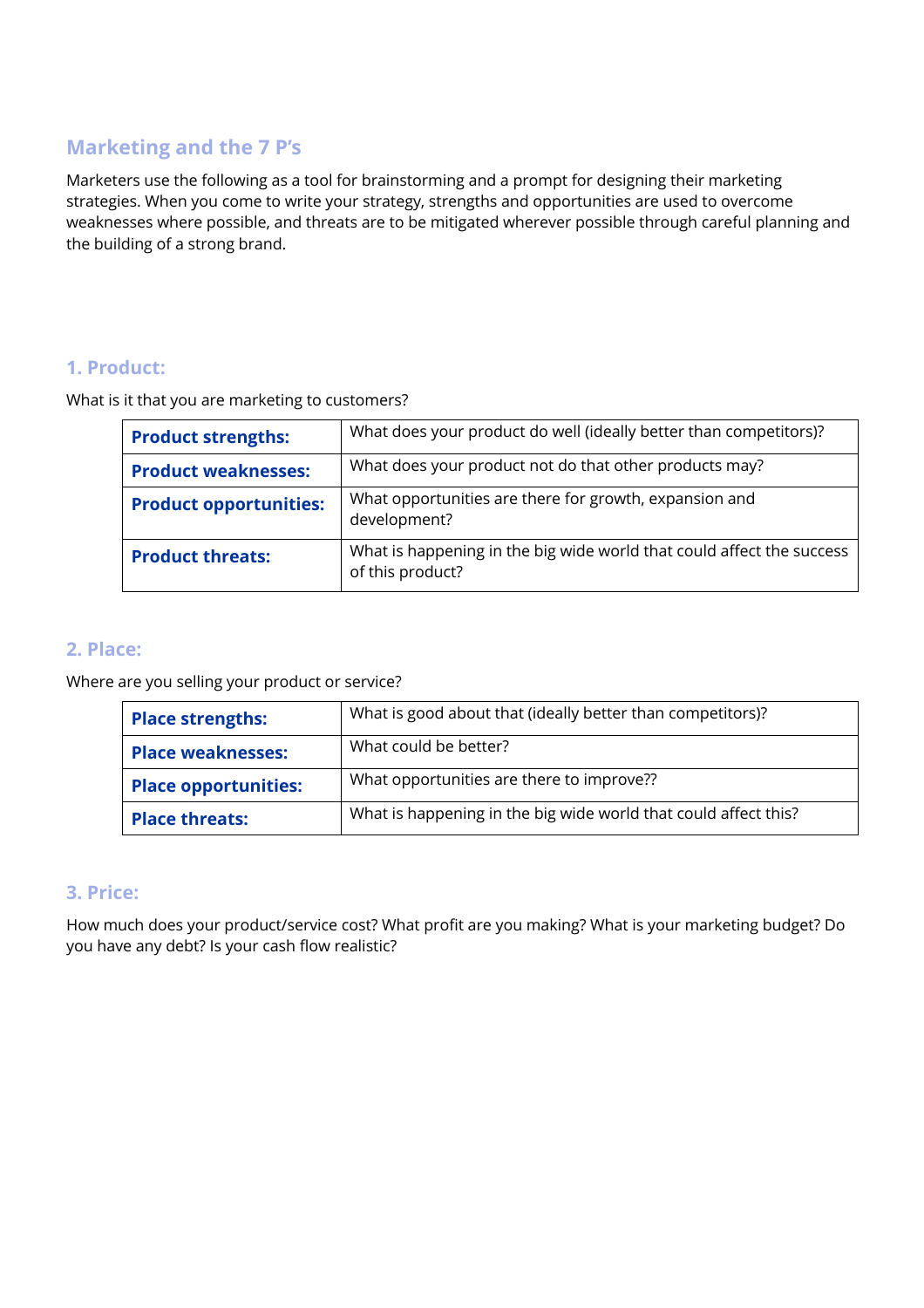| <b>Pricing strengths:</b>     | What advantage do you have over competitors in terms of pricing?                   |
|-------------------------------|------------------------------------------------------------------------------------|
| <b>Pricing weaknesses:</b>    | What disadvantage do you have?                                                     |
| <b>Pricing opportunities:</b> | What opportunities are there for improving your pricing or financial<br>situation? |
| <b>Pricing threats:</b>       | What is happening in the big wide world that could affect this?                    |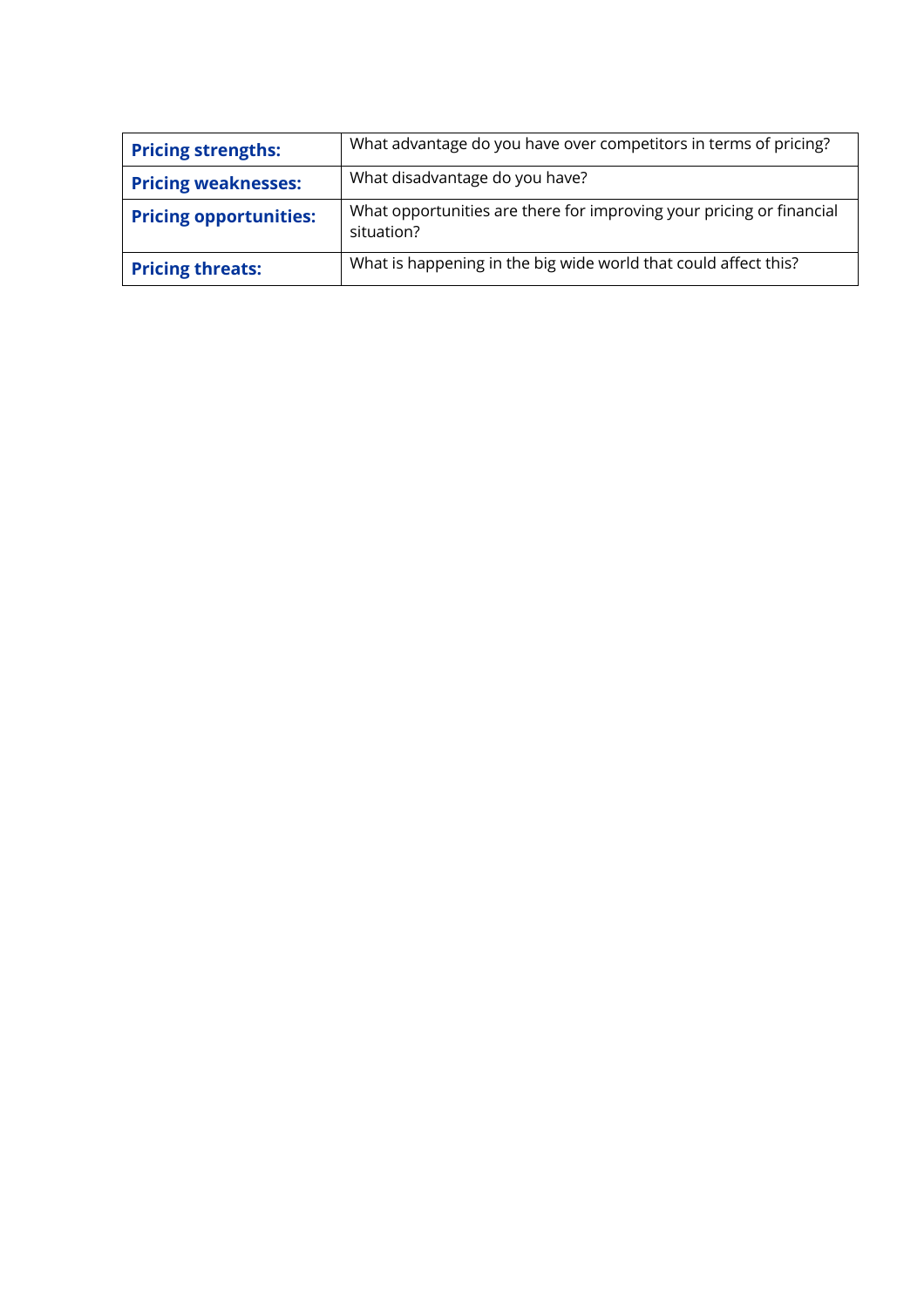## **4. Promotion:**

How do you promote your product/service?

| <b>Promotion strengths:</b>     | What do you feel you do particularly well, perhaps even better<br>than your competitors? |
|---------------------------------|------------------------------------------------------------------------------------------|
| <b>Promotion weaknesses:</b>    | What do you not do so well                                                               |
| <b>Promotion opportunities:</b> | What opportunities are there for improving the way you promote<br>your product/service?  |
| <b>Promotion threats:</b>       | What is happening in the big wide world that could affect this?                          |

## **5. People:**

Who do you have working for the business? What qualities/qualifications do they have?

| <b>People strengths:</b>     | What are your people particularly good at?                                                |
|------------------------------|-------------------------------------------------------------------------------------------|
|                              | What do they bring that may give you an advantage over your<br>competitors?               |
| <b>People weaknesses:</b>    | What do you feel you are lacking within your workforce?                                   |
|                              | What does your team not do so well?                                                       |
| <b>People opportunities:</b> | What opportunities are there for improving the type and level of<br>skills and qualities? |
| <b>People threats:</b>       | What is happening in the big wide world that could affect this?                           |

#### **6. Process:**

Consider the process that your customers will go through from the first time they hear about you to receiving any after sales care? Think about the opportunities you may have along the way to promote or reinforce your brand message and make the customer experience as pleasurable as possible.

| <b>Process strengths:</b>     | What is good about the process that customers go through? ?                 |
|-------------------------------|-----------------------------------------------------------------------------|
| <b>Process weaknesses:</b>    | What is not so good about this process?                                     |
| <b>Process opportunities:</b> | What opportunities are there for improving the process?                     |
|                               | Any opportunities for more or improved promotion or customer<br>experience? |
| <b>Process threats:</b>       | What is happening in the big wide world that could affect this?             |